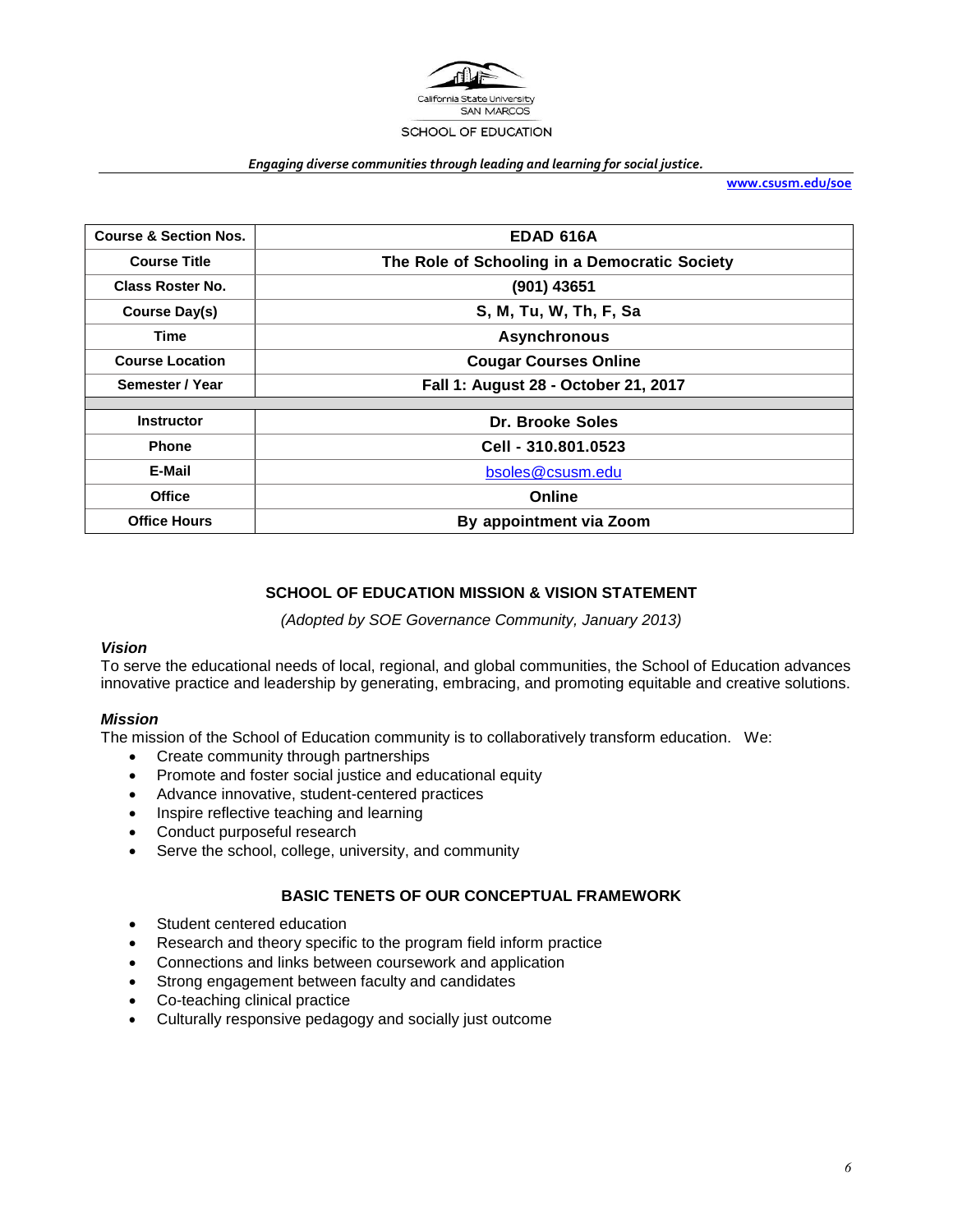# **TABLE OF CONTENTS**

| MA IN EDUCATIONAL ADMINISTRATION PROGRAM STUDENT LEARNING OUTCOMES (PSLO)3                          |  |
|-----------------------------------------------------------------------------------------------------|--|
| Course Objectives and the California Administrator Performance Expectations (CAPES, Dec., 2016 CCTC |  |
|                                                                                                     |  |
|                                                                                                     |  |
|                                                                                                     |  |
|                                                                                                     |  |
|                                                                                                     |  |
|                                                                                                     |  |
|                                                                                                     |  |
|                                                                                                     |  |
|                                                                                                     |  |
|                                                                                                     |  |
|                                                                                                     |  |
|                                                                                                     |  |
|                                                                                                     |  |
|                                                                                                     |  |
|                                                                                                     |  |
|                                                                                                     |  |
|                                                                                                     |  |
|                                                                                                     |  |
|                                                                                                     |  |
|                                                                                                     |  |
|                                                                                                     |  |
|                                                                                                     |  |
|                                                                                                     |  |
|                                                                                                     |  |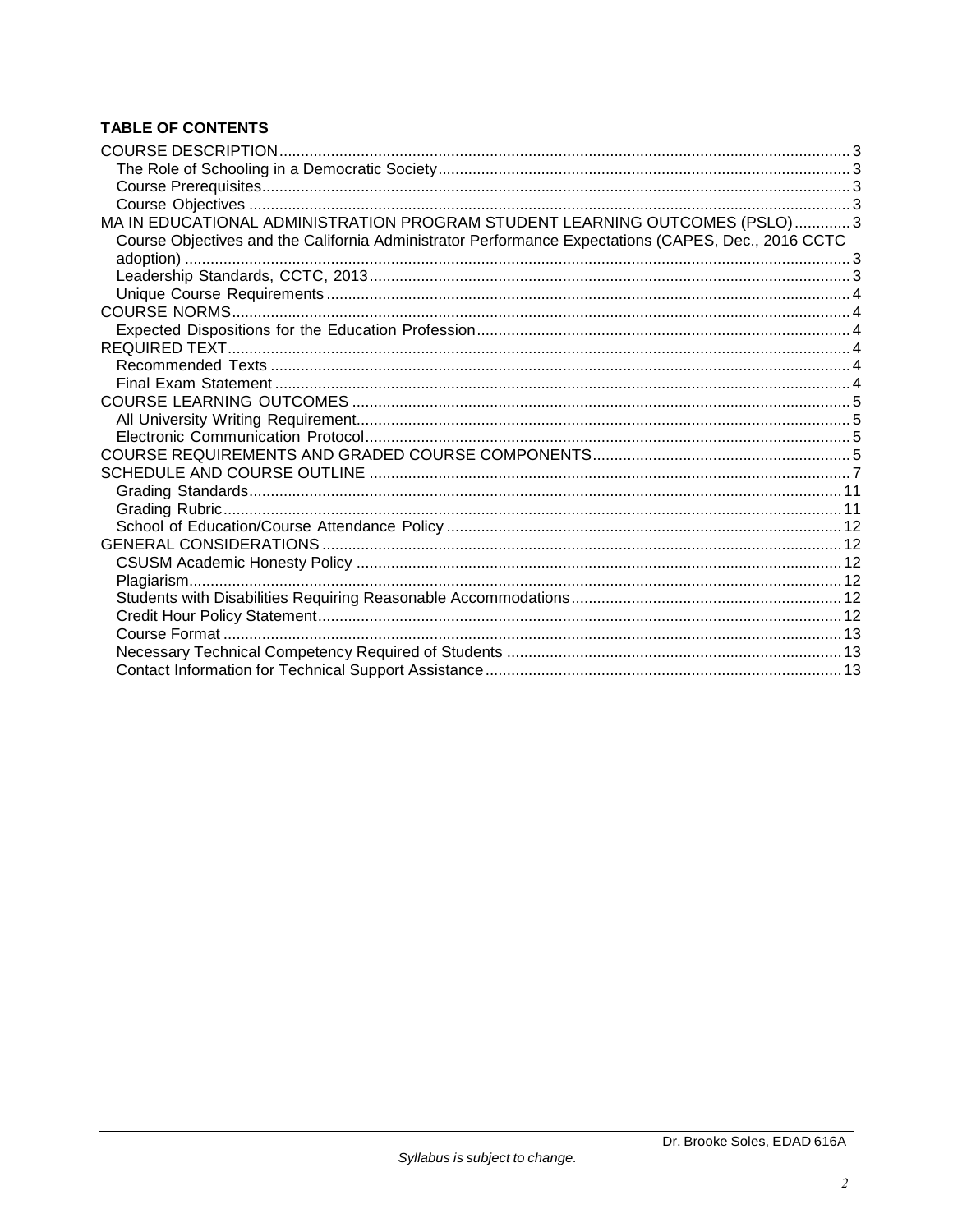# **COURSE DESCRIPTION**

# <span id="page-2-1"></span><span id="page-2-0"></span>**The Role of Schooling in a Democratic Society**

Explores how historical and philosophical influences, state and federal policy decisions, and prevailing educational practices impact schooling. Reviews federal and state laws, local policies, and contracts that impact school leaders, teachers, parents, community partners, and all students.

# <span id="page-2-2"></span>**Course Prerequisites**

Admission to the program.

# <span id="page-2-3"></span>**Course Objectives**

The course objectives, assignments, student learning outcomes, and assessments have been aligned with the following CCTC standards:

# **MA IN EDUCATIONAL ADMINISTRATION PROGRAM STUDENT LEARNING OUTCOMES (PSLO)**

<span id="page-2-4"></span>Students graduating with a Master of Arts in Educational Administration will master the following outcomes:

- Meet the required standards for dispositions for the profession (measured through EDAD 610, EDAD 618A, EDAD 620 surveys)
- Demonstrate proficiency in the California Administrator Performance Expectations (measured through the EDAD 620 digital portfolio)
- Develop and apply research skills to address practice within the candidate's teaching setting (measured through EDAD 618A, EDAD 618B case study and action plan to improve school achievement).
- Analyze and integrate research (EDUC 622, EDUC 698 thesis)

#### <span id="page-2-5"></span>**Course Objectives and the California Administrator Performance Expectations (CAPES, Dec., 2016 CCTC adoption)**

The course objectives have been aligned with the CCTC standards for a California Preliminary Administrative Services Credential. This course is designed to help teachers seek skills, knowledge, and attitudes necessary to assist schools and districts in implementing effective programs for all students. The successful candidate will be able to merge theory and practice in order to realize a comprehensive and extensive educational program for all students. Candidates will be required to formally align demonstration of mastery of the following California Administrators Performance Expectations (CAPE) Leadership Standards from this course with one or more of their Field Experiences:

CAPE 9. Managing Organizational Systems and Human Resources

- CAPE 12. Community Involvement
- CAPE 14. Ethical Decision-Making
- CAPE 15. Ethical Action

# <span id="page-2-6"></span>**Leadership Standards, CCTC, 2013**

This course will provide opportunities for participants to develop their leadership knowledge, skills, and depositions under the following the California Category II Curriculum Standards:

- Program Standard 6: Visionary Leadership: actionable and sustainable vision of teaching and learning that is responsive to the changing context of a given school
- Program Standard 7: Instructional Leadership: knowledge of the standards and the ability to monitor teaching and give feedback
- Program Standard 8: School Improvement Leadership: increases his/her capacity to communicate and lead others in continuous improvement
- Program Standard 9: Professional Learning and Growth Leadership: model and facilitate PD, including collaboration
- Program Standard 10: Organizational and Systems Leadership: understand, align, and integrate organizational structures, including resource management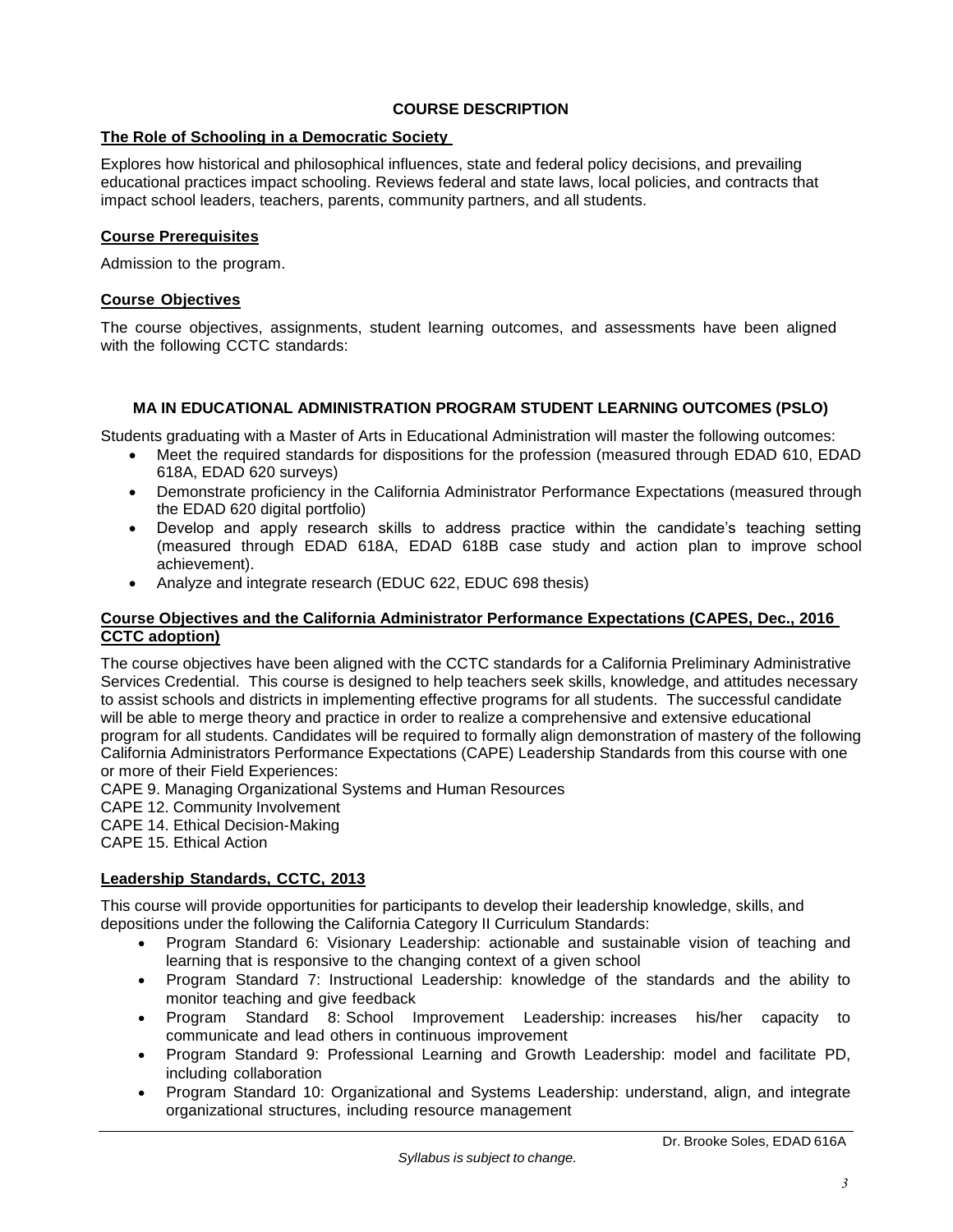Program Standard 11: Community Leadership: communicate about the school and share with a broad range of stakeholders.

# <span id="page-3-0"></span>**Unique Course Requirements**

<span id="page-3-1"></span>This course may not be taken for credit by students who have received credit for EDAD 634A.

# **COURSE NORMS**

- Go deep and look for root causes
- Stay engaged
- Assume best intentions
- Speak your truth
- Respect colleagues by sharing online space and posting on time
- Respect diverse ideas
- Maintain confidentiality

# <span id="page-3-2"></span>**Expected Dispositions for the Education Profession**

Education is a profession that has, at its core, certain dispositional attributes that must be acquired and developed. Teaching and working with learners of all ages requires not only specific content knowledge and pedagogical skills, but positive attitudes about multiple dimensions of the profession. The School of Education has identified six dispositions that must be evident in teacher candidates: social justice and equity, collaboration, critical thinking, professional ethics, reflective teaching and learning, and life-long learning. There are two additional dispositions for school leaders: visionary and ready to lead. These dispositions have observable actions that will be assessed throughout the preparation program. For each dispositional element, there are three levels of performance - *unacceptable*, *initial target*, and *advanced target*. The description and rubric for the three levels of performance offer measurable behaviors and examples. At a minimum, candidates are expected to meet the level of *initial target* during the program.

# **REQUIRED TEXT**

<span id="page-3-3"></span>Please purchase hard copy or digital, or borrow the following resources prior to the first class:

- **Kemerer, Frank R. and Sansom, Peter,** *California School Law, 3***<sup>rd</sup> ed., Stanford Law Books (Stanford** University Press), 2013. *This text has a free PDF update from 2013 that will be provided in our course.*
- Andelson, S. "FRISK documentation model." Fundamentals for Evaluators in Addressing Below-*Standard Employee Performance* (2014).

# <span id="page-3-4"></span>**Recommended Texts**

- Biegel, Stuart, *Education and the Law (American Casebooks),* 2 nd ed., Hardcover, West, 2009.
- Essex, Nathan L. (2014). *A teacher's pocket guide to school law, 3 rd ed.* Upper Saddle River, NY: Pearson Education, Inc.

# <span id="page-3-5"></span>**Final Exam Statement**

There will be no final exam.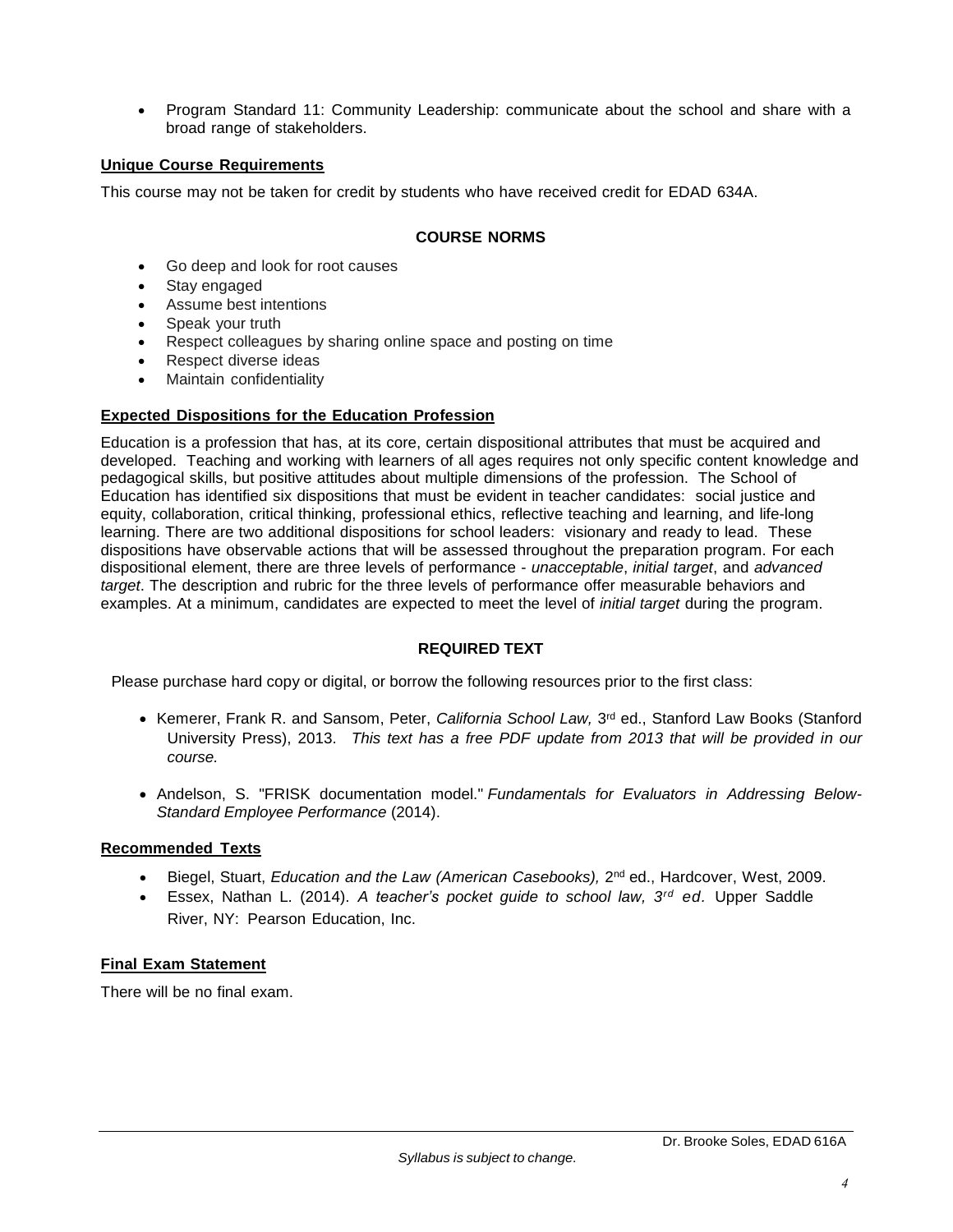# **COURSE LEARNING OUTCOMES**

<span id="page-4-0"></span>Upon successful completion of this course, students will:

- Know and understand how various historical and present federal and state laws and policy have impacted school and district policies as they relate to employee relations, student conduct, and student and parent rights.
- Research specific local issues and policies that are aligned with federal and state laws.
- Examine the personnel management process as a method of meeting legal standards within a diverse organization.
- Be introduced to school law and district governance
- Understand retention, progressive discipline, and dismissal of employees
- Learn FRISK documentation techniques
- Study:
	- o Student discipline and safety
	- o Special education law
	- o Harassment, discrimination, freedom of speech law and cases
	- o Religion in the schools
	- o Liability and litigation

# <span id="page-4-1"></span>**All University Writing Requirement**

The All-University Writing Requirement of 1700 words for a 2-unit course, is satisfied through assignment.

# <span id="page-4-2"></span>**Electronic Communication Protocol**

Electronic correspondence is a part of your professional interactions. If you need to contact the instructor, email is often the easiest way to do so. It is my intention to respond to all received e-mails in a timely manner. Please be reminded that e-mail and on-line discussions are a very specific form of communication, with their own nuances and etiquette. For instance, electronic messages sent in all upper case (or lower case) letters, major typos, or slang, often communicate more than the sender originally intended. With that said, please be mindful of all e-mail and on-line discussion messages you send to your colleagues, to faculty members in the School of Education, or to persons within the greater educational community. All electronic messages should be crafted with professionalism and care.

Things to consider:

- Would I say in person what this electronic message specifically says?
- How could this message be misconstrued?
- Does this message represent my highest self?
- Am I sending this electronic message to avoid a face-to-face conversation?

In addition, if there is ever a concern with an electronic message sent to you, please talk with the author in person in order to correct any confusion.

# **COURSE REQUIREMENTS AND GRADED COURSE COMPONENTS**

<span id="page-4-3"></span>Executive summaries: (10 points weekly) reference the *How to write an executive summary* document in the course module; these summaries shall be approximately 700-800 words no more than three pages, double-spaced.

Write your story: (10 points weekly) review the *Storytelling making meaning* protocol document in the course module. You will have only five minutes to tell your story, thus, only write five minutes worth of speech. A *protocol* is a structured process or guideline to promote meaningful and efficient communication, problem solving, and learning. Protocols used within a group that shares common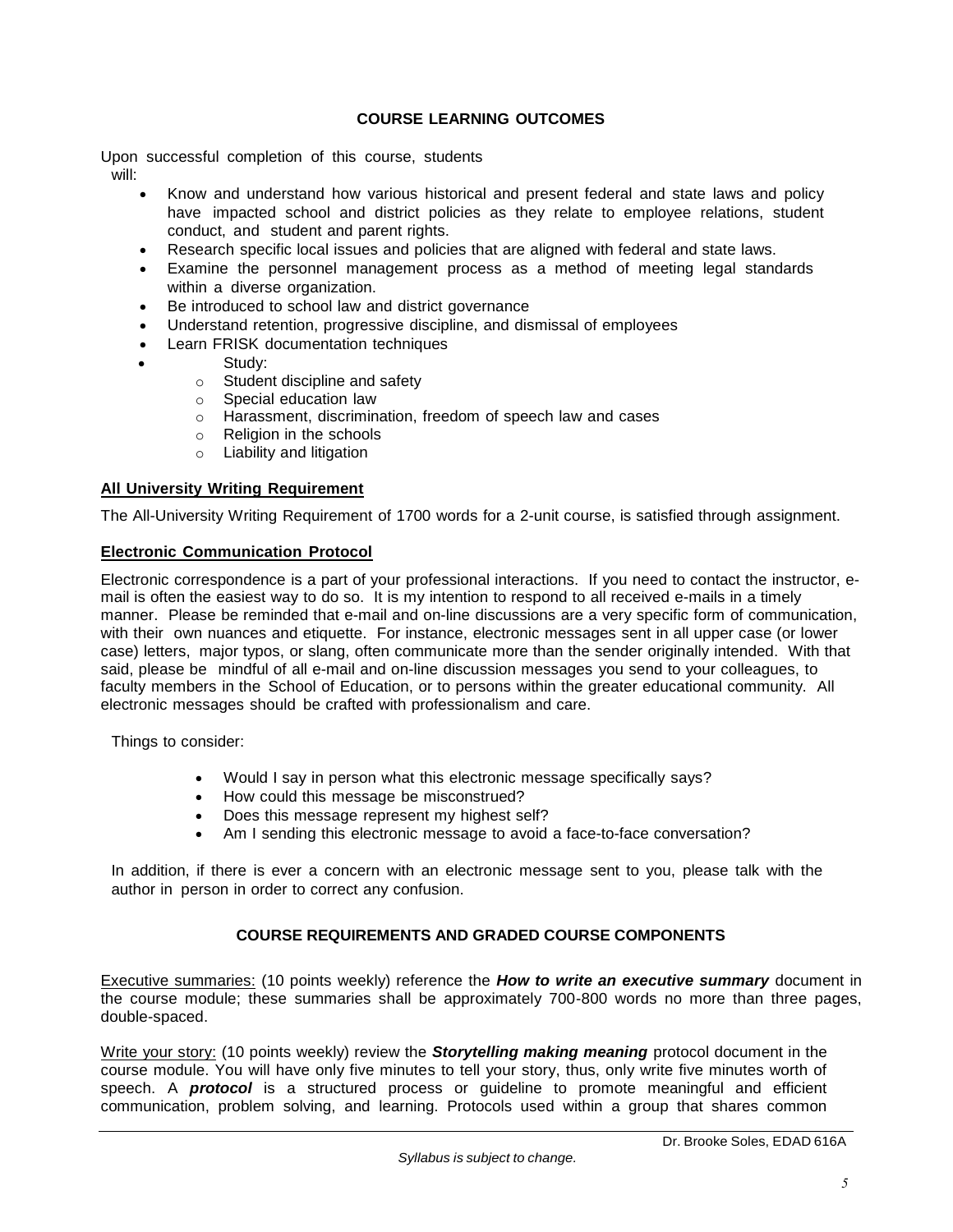values, permit an honest, deeply meaningful, and often intimate type of conversation which people are not in the habit of having, building skills and culture needed for successful collaboration.

Synchronous Zoom Meet Ups: (10 points each; 3 meetings total) these *live Zoom Meetings* will occur once a week for each eight weeks of the course. You will receive 10 points for attending and participating. If you are unable to attend a Zoom meeting, please inform the instructor. In addition, the videos will be archived and uploaded to each week's course module for your review to you can participate in the storytelling reflections assignment. Invitations will be posted in the course module. Download and become knowledgeable about Zoom *prior* to our first meeting: **[https://csusm.zoom.us](https://csusm.zoom.us/)**

Storytelling reflections: (10 points weekly) review *Course Norms* in providing reflections. Students are sharing personal stories, and it is pertinent we respect this process.

Current event: (10 points weekly) current means a news items that has occurred within the past six months. Your current event post could take the form of one of these examples, approximately 150 words or one paragraph if you chose to write a narrative instead: **[https://learning.blogs.nytimes.com/2014/10/07/50](https://learning.blogs.nytimes.com/2014/10/07/50-ways-to-teach-current-events/) [ways-to-teach-current-events/](https://learning.blogs.nytimes.com/2014/10/07/50-ways-to-teach-current-events/)**

Current event responses: (10 points weekly) responses should be substantive approximately 150 words or one paragraph.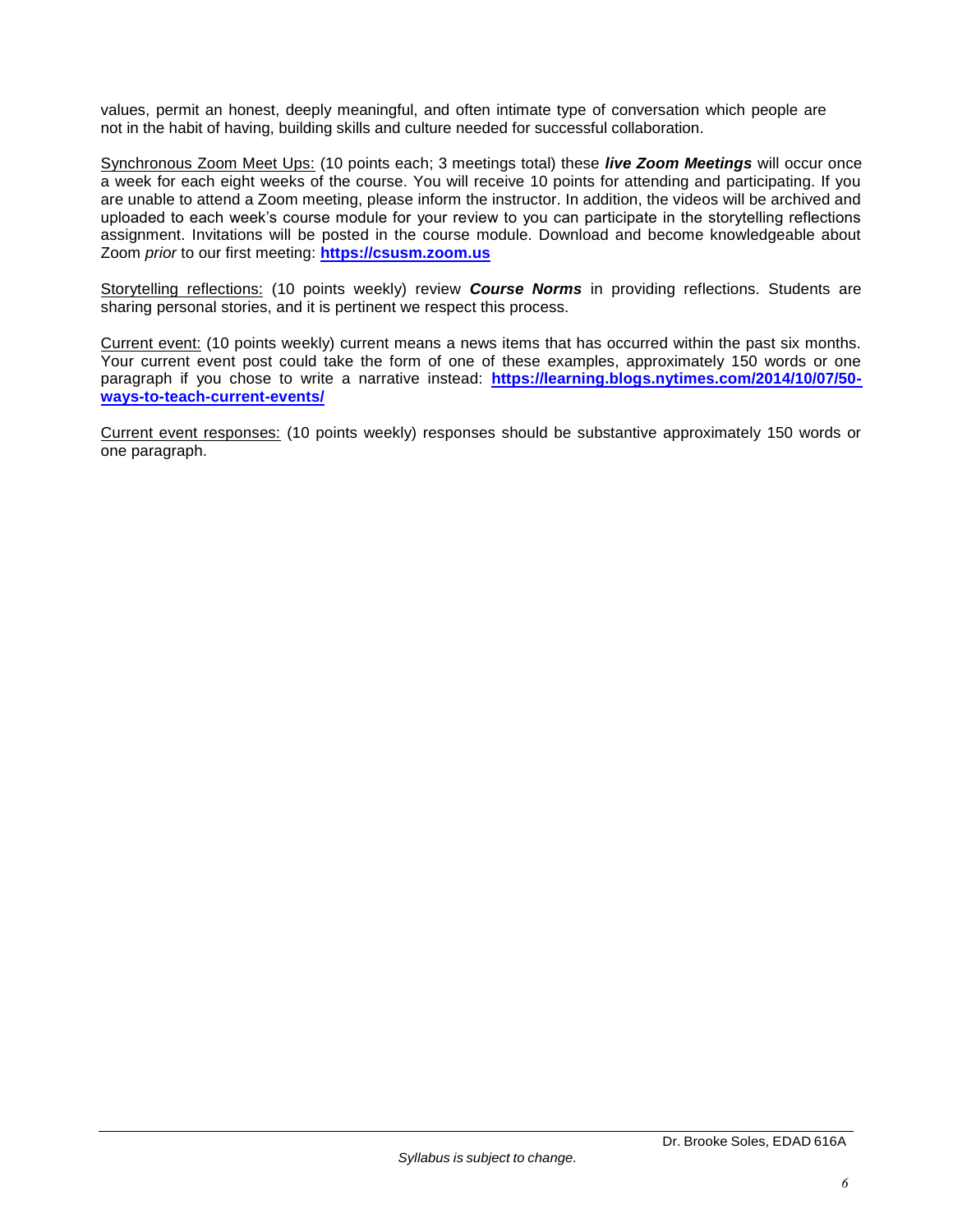# **SCHEDULE AND COURSE OUTLINE**

<span id="page-6-0"></span>

| <b>Date</b> | <b>Topic and Text</b>                                                                                                          | <b>Assignment</b>                                                                                                                                                                                                                                                                                                                                                                                                                                                                                                                                    | <b>Due</b><br>Date |
|-------------|--------------------------------------------------------------------------------------------------------------------------------|------------------------------------------------------------------------------------------------------------------------------------------------------------------------------------------------------------------------------------------------------------------------------------------------------------------------------------------------------------------------------------------------------------------------------------------------------------------------------------------------------------------------------------------------------|--------------------|
| Week<br>1   | Law and the<br>California<br>Schooling<br>System;<br>Unions and                                                                | Executive Summary: What are the main sources of law and<br>legal obligation that apply to California public schools from<br>Chapters 1 and 4, CA School Law? Provide an executive<br>summary of these chapters and post.                                                                                                                                                                                                                                                                                                                             | Sunday<br>11:59pm  |
|             | Collective<br>Bargaining                                                                                                       | Writing Your Story: Read the Balanced Leadership<br>paper, watch the second-order change video with Dr.<br>Marzano, and write a brief story about a time when<br>issues a legal issue challenged your values as a                                                                                                                                                                                                                                                                                                                                    |                    |
|             | Text: Preface<br>and Chapters<br>1 and 4,<br>Updates, CA                                                                       | teacher and how a second-order change may or may<br>not have affected this experience. Reference Chapter 1<br>as a guide.                                                                                                                                                                                                                                                                                                                                                                                                                            |                    |
|             | School Law                                                                                                                     | Storytelling Response: Post your substantive reflection<br>regarding this week's story.                                                                                                                                                                                                                                                                                                                                                                                                                                                              |                    |
|             |                                                                                                                                | Current Event and Response: Post a link to a current<br>event related to this week's topics. Provide a brief<br>statement why you decided to post this news item in<br>that post. Respond briefly with a substantive comment<br>to a colleague's post regarding the current event.                                                                                                                                                                                                                                                                   |                    |
| Week<br>2   | Attendance,<br>Instruction,<br>and<br>Assessment;<br>Equity<br>Adequacy, and<br>School<br>Finance;<br>Employment;<br>Rights of | Executive Summary: What is the nature and scope of<br>our obligation as educators and school administrators<br>to prevent, protect against, and remedy discrimination?<br>Who is protected under the laws against discrimination?<br>To what extent do the well-recognized rights of freedom<br>of expression and association protect school employees<br>or students who criticize their school? Who do not<br>follow school rules (e.g. dress code)? Provide an<br>executive summary of the two (2) chapters that inspired<br>story for this week. | Sunday<br>11:59pm  |
|             | Expression;<br>Race and<br>Gender<br>Discrimination<br>Text: Chapters                                                          | Write Your Story: Watch the Courageous Conversations<br>about Race videos with Glenn Singleton and Three Keys<br>to a Successful Hard Conversation with Jennifer Abrams.<br>Then, write your brief story about a difficult conversation<br>you would like to have with someone regarding issues<br>presented in Chapters 2, 3, 5, 6, or 11.                                                                                                                                                                                                          |                    |
|             | 2, 3, 5, 6, and<br>11, Updates,<br>CA School<br>Law                                                                            | Zoom Meet Up: Attend the synchronous Zoom<br>meeting this week prepared to share your story.                                                                                                                                                                                                                                                                                                                                                                                                                                                         |                    |
|             |                                                                                                                                | Storytelling Reflection: Post your substantive reflection<br>regarding this week's story.                                                                                                                                                                                                                                                                                                                                                                                                                                                            |                    |
|             |                                                                                                                                | Current Event and Response: Post a link to a current<br>event related to education law and policy. Provide a<br>brief statement why you decided to post this news item.<br>Respond briefly to a colleague's current event post.                                                                                                                                                                                                                                                                                                                      |                    |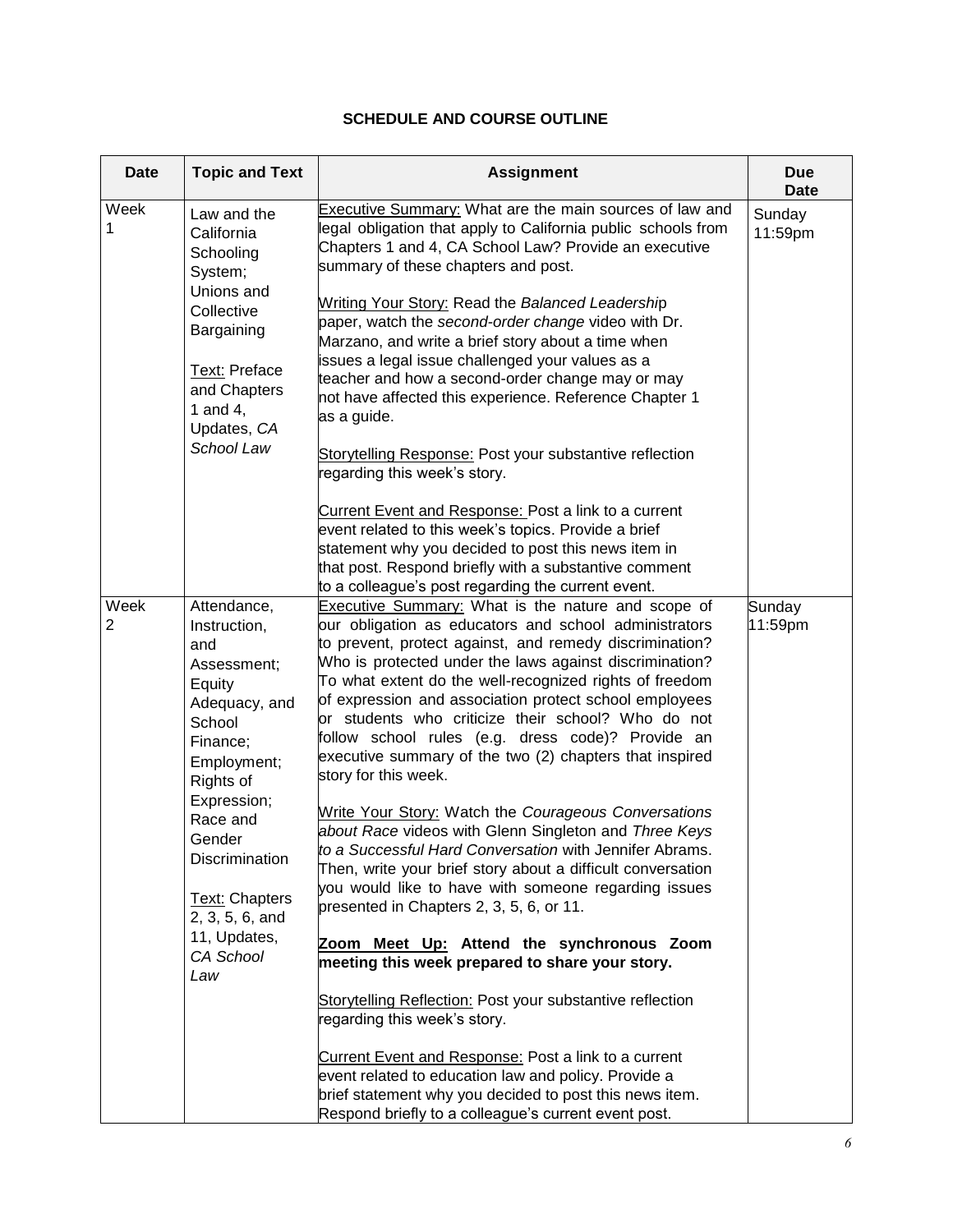| <b>Date</b> | <b>Topic and Text</b>                                                                                                                                                                               | <b>Assignment</b>                                                                                                                                                                                                                                                                                                                                                                                                                                                                                                                                                                                                                                                                                                                                                                                                                                                                                                                                                                                                                                                                                                                                                                                                                   | <b>Due</b><br><b>Date</b> |
|-------------|-----------------------------------------------------------------------------------------------------------------------------------------------------------------------------------------------------|-------------------------------------------------------------------------------------------------------------------------------------------------------------------------------------------------------------------------------------------------------------------------------------------------------------------------------------------------------------------------------------------------------------------------------------------------------------------------------------------------------------------------------------------------------------------------------------------------------------------------------------------------------------------------------------------------------------------------------------------------------------------------------------------------------------------------------------------------------------------------------------------------------------------------------------------------------------------------------------------------------------------------------------------------------------------------------------------------------------------------------------------------------------------------------------------------------------------------------------|---------------------------|
| Week<br>3   | Students with<br>Disabilities;<br>and, Student<br>Discipline,<br>Public Access,<br>Privacy, and<br>Student<br>Search and<br>Seizure.<br><b>Text: Chapters</b><br>8-10, Updates,<br>CA School<br>Law | Executive Summary: What are the parameters of a school's<br>authority to hold its students accountable (e.g., can a<br>school discipline its students for behavior that occurs off<br>campus during non-school hours)? What are the<br>requirements of due process? Provide an executive<br>summary of the two (2) chapters that inspired your story for<br>this week.<br>Write Your Story: Watch the Educational Leadership with<br>Dr. Douglas Reeves video and write your story regarding<br>an experience you had within the school context as an<br>aspiring educational leader regarding issues addressed<br>in Chapter 8, 9, and 10, and how you may take specific<br>leadership actions to improve student achievement (e.g.,<br>leadership values, monitoring what the adults do,<br>professional development linked to student needs).<br>Storytelling Reflection: Post your substantive reflection<br>regarding this week's story.<br>Current Event and Response: Post a link to a current<br>event related to this week's topics. Provide a brief<br>statement why you decided to post this news item in<br>that post. Respond briefly with a substantive comment<br>to a colleague's post regarding the current event. | Sunday<br>11:59pm         |
| Week<br>4   | Legal Liability<br><b>Text: Chapter</b><br>12; Updates;<br>Appendices A-<br>C; and, List of<br>Cases, CA<br>School Law                                                                              | <b>Executive Summary: Provide an executive summary of</b><br>Chapter 12.<br>Writing Your Story: Write your story regarding an<br>experience you had within the school context as an<br>aspiring educational leader regarding issues addressed in<br>Chapter 12.<br>Zoom Meet Up: Attend the synchronous Zoom meeting<br>this week prepared to share your story.<br>Storytelling Response: Post your substantive reflection<br>regarding this week's story to a colleague.<br>Current Event and Response: Post a link to a current event<br>related to education law and policy. Provide a brief<br>statement why you decided to post this news item.<br>Respond briefly to a colleague's post regarding the current<br>event.<br>Anonymous Midterm Survey: Complete!                                                                                                                                                                                                                                                                                                                                                                                                                                                                | Sunday<br>11:59pm         |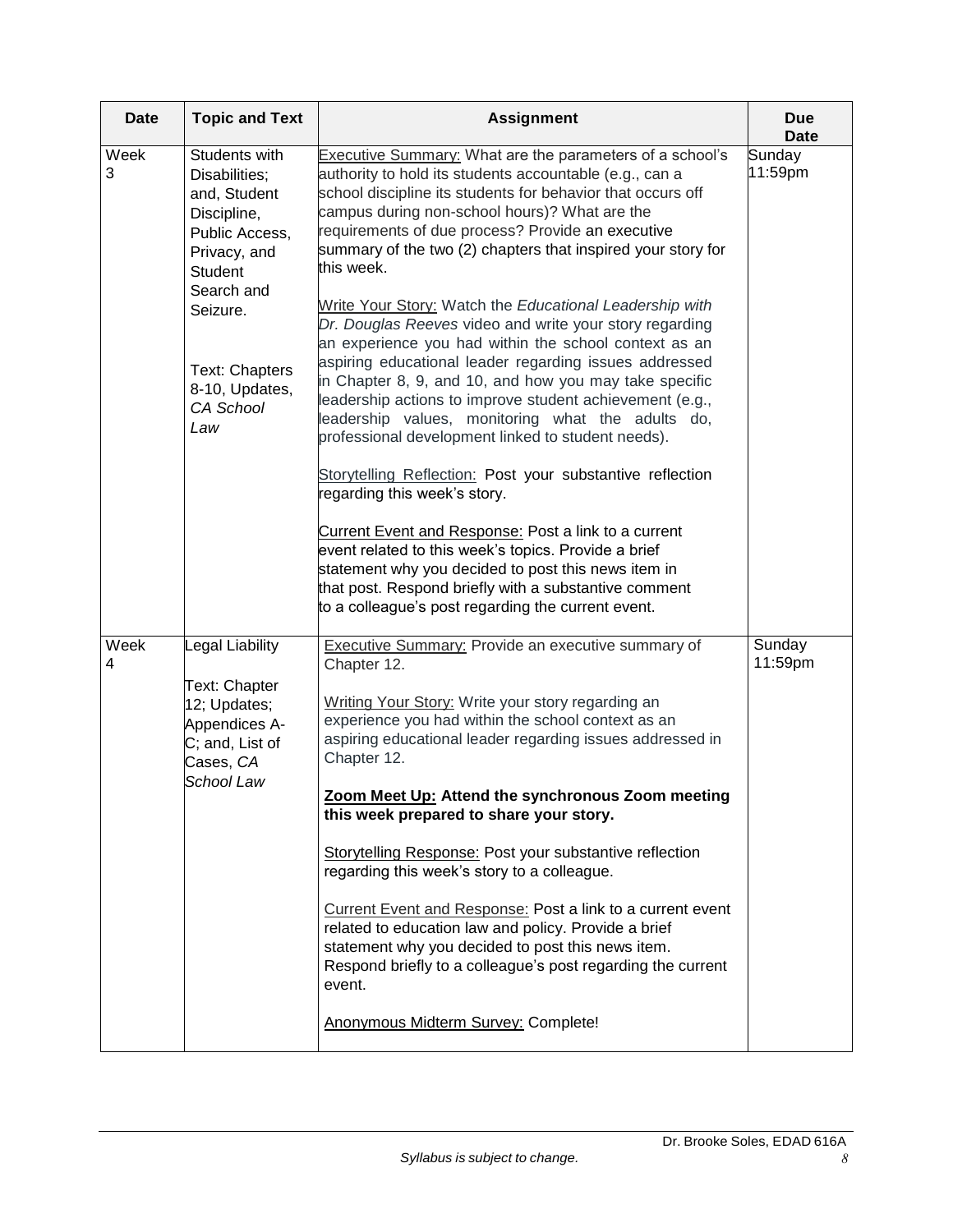| <b>Date</b> | <b>Topic and Text</b>                                                                                                     | <b>Assignment</b>                                                                                                                                                                                                                                                                                                                                                                                                                                                                                                                                                                                                                                                                                                                                                                                                                                                                                                | <b>Due</b><br><b>Date</b> |
|-------------|---------------------------------------------------------------------------------------------------------------------------|------------------------------------------------------------------------------------------------------------------------------------------------------------------------------------------------------------------------------------------------------------------------------------------------------------------------------------------------------------------------------------------------------------------------------------------------------------------------------------------------------------------------------------------------------------------------------------------------------------------------------------------------------------------------------------------------------------------------------------------------------------------------------------------------------------------------------------------------------------------------------------------------------------------|---------------------------|
| Week 5      | <b>FRISK</b><br>framework;<br>Recording<br>Employee<br>Performance;<br>Facts; Rule<br><b>Text: Chapters</b><br>1-4, FRISK | Executive Summary: What is FRISK? How is it<br>implemented? What do I need to know as a school<br>administrator? Provide an executive summary of Chapters<br>1-4.<br>Write Your Story: Write your story regarding an<br>experience you had or witnessed within the school context<br>regarding an issue that FRISK could have assisted and<br>use Chapters 1-4 as a guide.<br>Storytelling Reflection: Post your substantive reflection<br>regarding this week's story.<br>Current Event and Response: Post a link to a current<br>event related to human resources, teacher evaluation<br>procedures, or teacher discipline. Provide a brief<br>statement why you decided to post this news item.<br>Respond briefly to a colleague's post regarding the current<br>event.                                                                                                                                      | Sunday<br>11:59pm         |
| Week<br>6   | Impact;<br>Suggestions/Di<br>rections;<br>Knowledge<br>Text: Chapters<br>5-7, FRISK                                       | Executive Summary: What are the key concepts to<br>human resources in a school or district setting? Provide<br>an executive summary to Chapters 5-7.<br>Write Your Story: Write your story regarding an<br>experience you had or witnessed within the school<br>context regarding an issue that disrupted an instructional<br>program or classroom lesson, how could have FRISK<br>assisted to remedy this issue?<br>Zoom Meet Up: Attend the synchronous Zoom<br>meeting this week prepared to share your story.<br>Storytelling Response: Post your substantive reflection<br>regarding this week's story.<br>Current Event and Response: Post a link to a current<br>event related to human resources, teacher evaluation<br>procedures, or teacher discipline. Provide a brief<br>statement why you decided to post this news item.<br>Respond briefly to a colleague's post regarding the current<br>event. | Sunday<br>11:59pm         |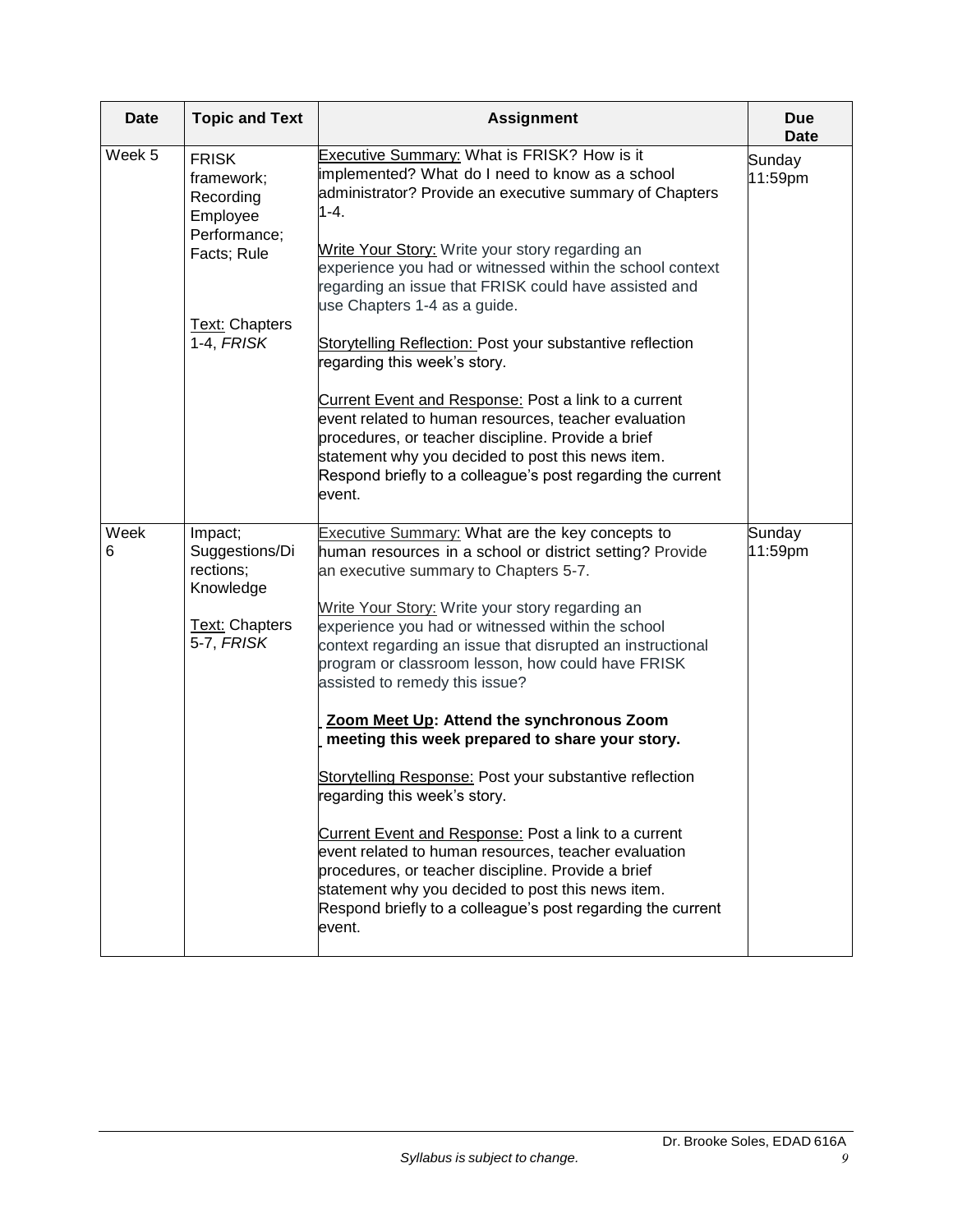| <b>Date</b>                                                                                                                                                                                | <b>Topic and Text</b>                                                                                                  | <b>Assignment</b>                                                                                                                                                                                                                                                                                                                                                                                                                                                                                                                                                                                                                                                                                                                                                                                                                                                                                                                                                                                                                                                                                                                                                                                                                                                                      | <b>Due</b><br><b>Date</b> |
|--------------------------------------------------------------------------------------------------------------------------------------------------------------------------------------------|------------------------------------------------------------------------------------------------------------------------|----------------------------------------------------------------------------------------------------------------------------------------------------------------------------------------------------------------------------------------------------------------------------------------------------------------------------------------------------------------------------------------------------------------------------------------------------------------------------------------------------------------------------------------------------------------------------------------------------------------------------------------------------------------------------------------------------------------------------------------------------------------------------------------------------------------------------------------------------------------------------------------------------------------------------------------------------------------------------------------------------------------------------------------------------------------------------------------------------------------------------------------------------------------------------------------------------------------------------------------------------------------------------------------|---------------------------|
| Week 7<br>Progressive<br>Intervention;<br>Framing the<br><b>FRISK</b><br>Message;<br><b>FRISK Strategic</b><br>Planning;<br>Templates and<br>Sample FRISK<br>Text: Chapters<br>8-11, FRISK |                                                                                                                        | <b>Executive Summary:</b> What are the key concepts to<br>human resources in a school or district setting? Provide<br>an executive summary to Chapters 8-11.<br>Write Your Story: Write your story regarding an<br>experience you had or witnessed within the school<br>context regarding an issue that disrupted an instructional<br>program or classroom lesson, how could have FRISK<br>assisted to remedy this issue?<br>Storytelling Reflection: Post your substantive reflection<br>regarding a story from this week.<br>Current Event and Response: Post a link to a current<br>event related to human resources, teacher evaluation<br>procedures, or teacher discipline. Provide a brief<br>statement why you decided to post this news item.<br>Respond briefly to a colleague's post regarding the current<br>event.                                                                                                                                                                                                                                                                                                                                                                                                                                                        | Sunday<br>11:59pm         |
| Week 8                                                                                                                                                                                     | Problem<br>Solving<br>Scenario: Law<br><b>Meets</b><br>Practical<br>Application<br>Text: CA<br>School Law<br>and FRISK | Problem Solving Scenario: Identify the issue: Identify a<br>school issue you are struggling with currently. Identify<br>applicable laws: Identify what laws may affect solving<br>the problem or are already present within the issue.<br>Identify potential legal changes: Identify what laws<br>might need to be changed to assist you in solving the<br>problem and how you would change those laws<br>identified. How do I apply what I have learned in this<br>course to a real-life education law and personnel<br>administration scenario? Post this Problem Solving<br>Scenario including one (1) FRISK document from<br>Chapter 11 written specifically to support your<br>addressing this issue.<br>Write Your Story: Write your story regarding an experience<br>you had or witnessed within the school context regarding a<br>potential legal concerns as identified this week's Problem<br>Solving Scenario.<br>Storytelling Response: Post your substantive reflection<br>regarding a story from this week.<br><b>Current Event and Response: Post a link to a current event</b><br>related to an event or dilemma similar to yours. Provide a<br>brief statement why you decided to post this news item.<br>Respond briefly to a colleague's post regarding the current | Sunday<br>11:59pm         |
|                                                                                                                                                                                            |                                                                                                                        | event.<br>Anonymous Course Survey: Complete!                                                                                                                                                                                                                                                                                                                                                                                                                                                                                                                                                                                                                                                                                                                                                                                                                                                                                                                                                                                                                                                                                                                                                                                                                                           |                           |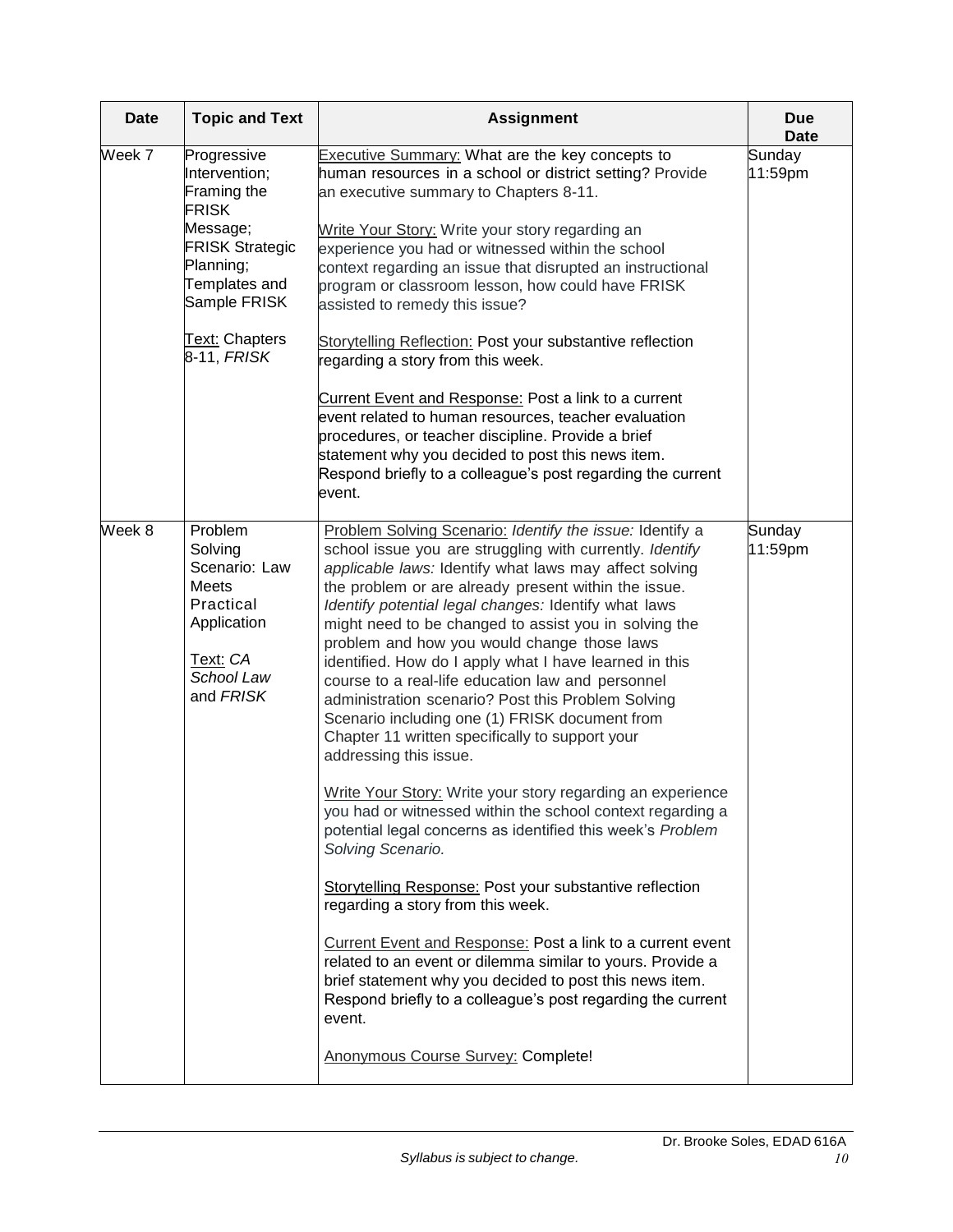# <span id="page-10-0"></span>**Grading Standards**

Late work will not be accepted unless previously approved by instructor.

 $93-100% = A$  $90-92% = A-$ 87-89% = B+ 83-87% = B 80-82% = B-Below  $80\% = C$  or below

# <span id="page-10-1"></span>**Grading Rubric**

|                  | Distinguished (9-10)                                                                                                                                                                                                                                                                                                                                                       | Proficient (6-8)                                                                                                                                                                                                                                                                                                  | <b>Basic (4-7)</b>                                                                                                                                                                                                                                                                                                                                                | Unsatisfactory (0-3)                                                                                                                                                                                                                                                                                                                                          |
|------------------|----------------------------------------------------------------------------------------------------------------------------------------------------------------------------------------------------------------------------------------------------------------------------------------------------------------------------------------------------------------------------|-------------------------------------------------------------------------------------------------------------------------------------------------------------------------------------------------------------------------------------------------------------------------------------------------------------------|-------------------------------------------------------------------------------------------------------------------------------------------------------------------------------------------------------------------------------------------------------------------------------------------------------------------------------------------------------------------|---------------------------------------------------------------------------------------------------------------------------------------------------------------------------------------------------------------------------------------------------------------------------------------------------------------------------------------------------------------|
| <b>MECHANICS</b> | Uses complete<br>sentences,<br>organization is clear<br>and appropriate,<br>tone is professional<br>and respectful, and<br>the posting/final<br>assignment is free of<br>mechanical errors<br>(grammar, spelling,<br>usage) that might<br>impede reader<br>understanding.<br>Follow instructions<br>completely.                                                            | Uses complete<br>sentences,<br>organization is<br>evident, tone is<br>appropriate, and<br>the posting/final<br>assignment<br>includes no<br>more than one<br>mechanical error<br>(grammar,<br>spelling, usage)<br>per paragraph<br>that might<br>impede reader<br>understanding.<br>Follows most<br>instructions. | Uses mostly<br>complete<br>sentences,<br>organization could<br>be improved to<br>present a more<br>coherent<br>message, tone is<br>inconsistent but<br>generally<br>appropriate, and<br>the posting<br>includes 2-3<br>mechanicalerrors<br>(grammar, spelling,<br>usage) per<br>paragraph that<br>impede reader<br>understanding.<br>Follows few<br>instructions. | Uses incomplete<br>sentences,<br>organization is<br>unstructured, tone<br>is inappropriate,<br>and the<br>posting/final<br>assignment<br>includes<br>numerous errors in<br>mechanics<br>(grammar,<br>spelling, usage) in<br>each paragraph,<br>which render the<br>posting difficult to<br>read and/or<br>understand. Did<br>not follow most<br>instructions. |
| <b>CONTENT</b>   | Demonstrates a<br>strong understanding<br>of the concepts,<br>topics, and ideas<br>under discussion, as<br>evidenced by<br>thoughtful and<br>thorough responses<br>and questions that<br>show a clear<br>connection with the<br>course material. The<br>posting/final<br>assignment shows<br>depth of analysis,<br>and includes detailed<br>rationales and/or<br>evidence. | Demonstrates<br>an adequate<br>understanding<br>of the<br>concepts,<br>topics, and<br>ideas under<br>discussion, as<br>evidenced by<br>posting clear<br>statements in<br>the forum/in<br>final<br>assignment.<br>Includes a few<br>details in the<br>posting.                                                     | Demonstrates a<br>limited<br>understanding of<br>the concepts,<br>topics, and ideas<br>under discussion,<br>as evidenced by<br>posting<br>information that<br>could be derived<br>from prior posts<br>and/or including<br>highly general<br>comments/infinal<br>assignment.                                                                                       | Writes a general<br>or superficial<br>posting/final<br>assignment that<br>is unrelated to<br>the discussion at<br>hand and/or<br>posts no<br>comments/turns<br>in no<br>assignment.                                                                                                                                                                           |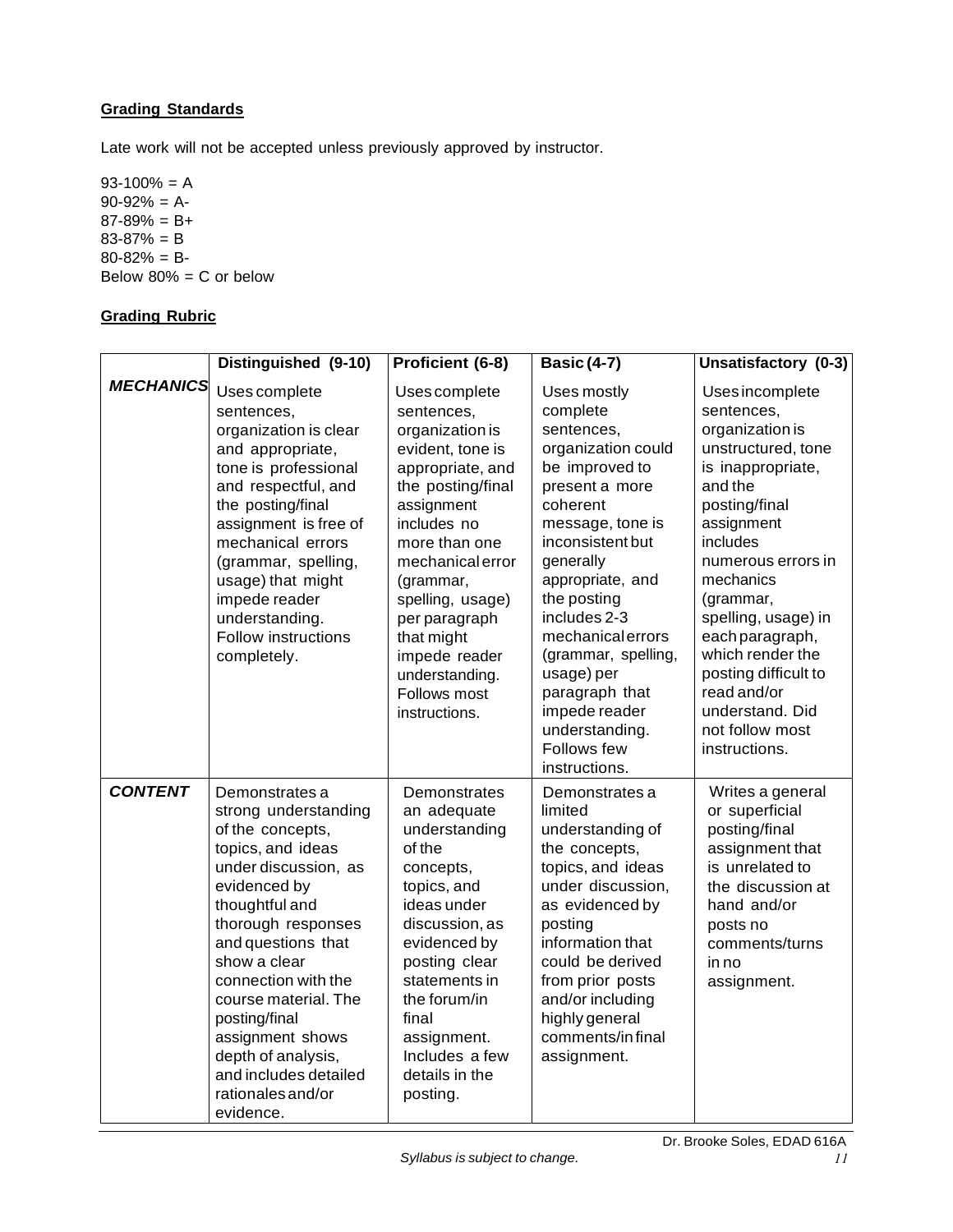# <span id="page-11-0"></span>**School of Education/Course Attendance Policy**

Due to the dynamic and interactive nature of courses in the School of Education, all candidates (course participants) are expected to attend all classes and participate actively. At a minimum, candidates (course participants) must attend more than 80% of class time, or s/he may not receive a passing grade for the course at the discretion of the instructor. Individual instructors may adopt more stringent attendance requirements. Should the candidate (course participants) have extenuating circumstances, s/he should contact the instructor as soon as possible. *(Adopted by the COE Governance Community, December, 1997).*

# **GENERAL CONSIDERATIONS**

# <span id="page-11-2"></span><span id="page-11-1"></span>**CSUSM Academic Honesty Policy**

Students will be expected to adhere to standards of academic honesty and integrity, as outlined in the Student Academic Honesty Policy. All assignments must be original work, clear and error-free. All ideas/material that are borrowed from other sources must have appropriate references to the original sources. Any quoted material should give credit to the source and be punctuated accordingly.

Academic Honesty and Integrity: Students are responsible for honest completion and representation of their work. Your course catalog details the ethical standards and penalties for infractions. There will be zero tolerance for infractions. If you believe there has been an infraction by someone in the class, please bring it to the instructor's attention. The instructor reserves the right to discipline any student for academic dishonesty, in accordance with the general rules and regulations of the university. Disciplinary action may include the lowering of grades and/or the assignment of a failing grade for an exam, assignment, or the class as a whole.

Incidents of Academic Dishonesty will be reported to the Dean of Students. Sanctions at the University level may include suspension or expulsion from the University.

#### Refer to the full Academic Honesty Policy at: [http://www.csusm.edu/policies/active/documents/Academic\\_Honesty\\_Policy.html](http://www.csusm.edu/policies/active/documents/Academic_Honesty_Policy.html)

# <span id="page-11-3"></span>**Plagiarism**

As an educator, it is expected that each candidate (course participant) will do his/her own work, and contribute equally to group projects and processes. Plagiarism or cheating is unacceptable under any circumstances. If you are in doubt about whether your work is paraphrased or plagiarized see the Plagiarism Prevention for Students website [http://library.csusm.edu/plagiarism/index.html.](http://library.csusm.edu/plagiarism/index.html) If there are questions about academic honesty, please consult the University catalog.

# <span id="page-11-4"></span>**Students with Disabilities Requiring Reasonable Accommodations**

Students with disabilities who require reasonable accommodations must be approved for services by providing appropriate and recent documentation to the Office of Disabled Student Services (DSS). This office is located in Craven Hall 4300, and can be contacted by phone at (760) 750-4905, or TTY (760) 750- 4909. Students authorized by DSS to receive reasonable accommodations should meet with their instructor during office hours or, in order to ensure confidentiality, in a more private setting.

# <span id="page-11-5"></span>**Credit Hour Policy Statement**

Per the University Credit Hour Policy:

 Courses with face-to-face instruction (including activity and laboratory modes of instruction) must include a statement to the effect that students are expected to spend a minimum of two hours outside of the classroom each week for each unit of credit engaged in learning. (Note that for courses with a "lecture" mode of instruction over an entire semester, each unit of credit corresponds to an 'hour' of class-time and two hours of student learning outside of class. For activity and laboratory modes of instruction, depending on the particular instructional mode, each unit of credit corresponds to two or three 'hours' of class-time, and two hours of student learning outside of class.)